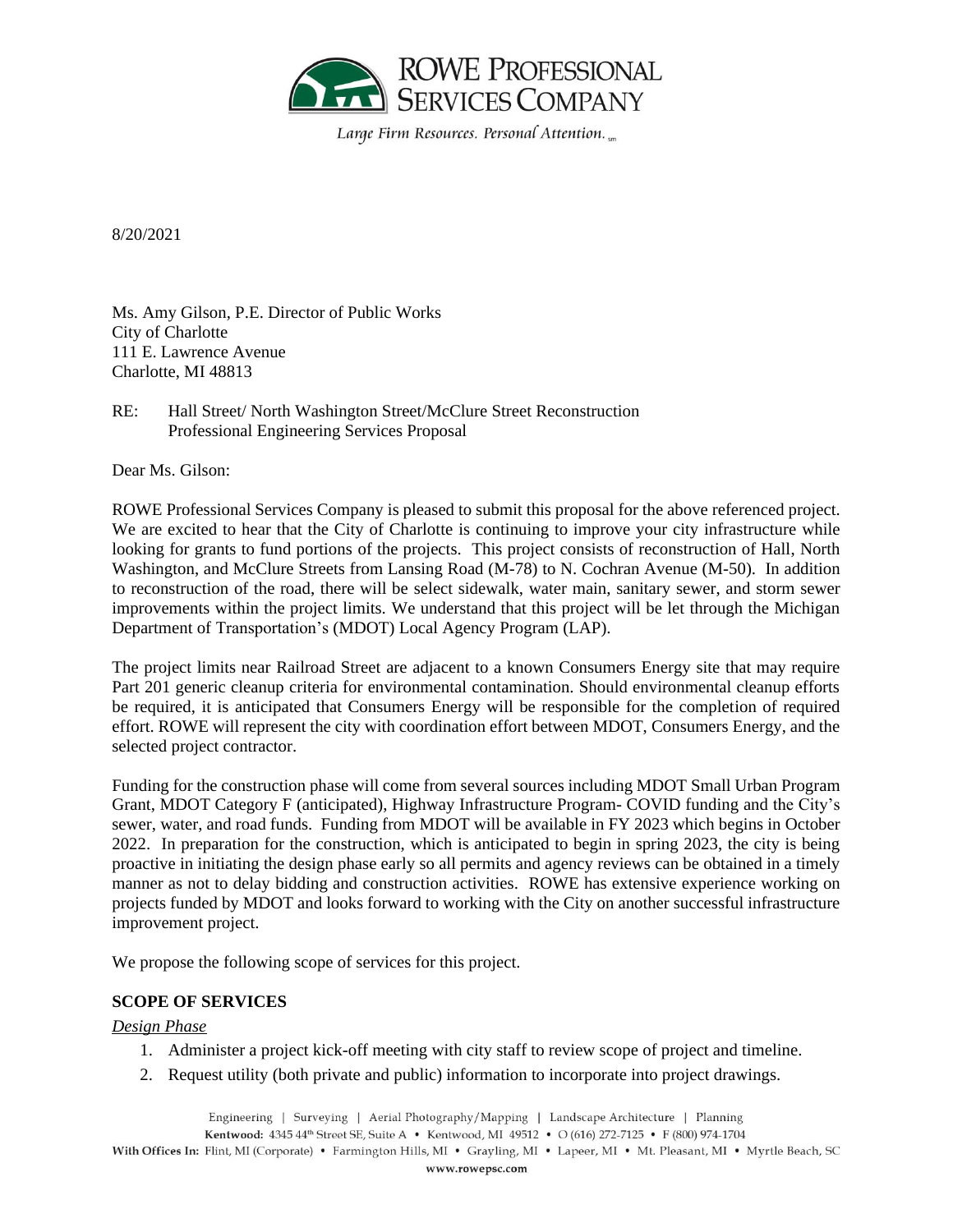Ms. Amy Gilson, P.E. Director of Public Works August 20, 2021 Page 2

- 3. Obtain topographic survey data within the project limits. Our topographic survey scope consists of the following:
	- Establish horizontal and vertical control for the design survey and construction.
	- Locate terrain, features, and structures from back of curb to 10 feet beyond right of way on the side of the street the sidewalk is proposed.
		- o Map existing visible improvements.
		- o Locate visible utilities.
		- o Field verify design survey.
	- Determine the location of the existing right-of-way within each street project limits.
- 4. Develop project drawings that meet the requirements of MDOT LAP. We anticipate the following sheets for this project:
	- Cover Sheet
	- Legend Sheet
	- Note Sheet
	- Detail Sheet
	- Removal Sheets
	- Road/storm plan and profile sheets
	- Sanitary/water main plan and profile sheets
	- Intersection Grading Sheets for ADA Ramps
	- Traffic Control Plan
- 5. Using MDOT format, prepare special provisions for all non-typical pay items that meet City of Charlotte standards.
- 6. Assist the city in the preparation of the MDOT Programming Application and submit it by the required deadline. Included in this will be submittals for State Historic Preservation Office (SHPO) environmental clearance including the more stringent National Environmental Policy Act (NEPA) clearances.
- 7. The work proposed at the intersection of Hall and Lansing Road (M-78) and McClure St. and N. Cochran Ave. (M-50) may be within the MDOT road jurisdiction and will likely involve coordination with MDOT for both traffic control and any construction activities.
- 8. Throughout the project, we will develop an Engineer's opinion of construction costs to verify that the project is still within the anticipated budget. If overruns are identified, we will work with the city to review reductions in scope.
- 9. Attend coordination and design meetings with project stakeholders. We have budgeted four meetings into our proposed budget.
- 10. Assist the city in the preparation and submittal of all agency permits. Based on our understanding of the project, we anticipate submitting the following permit applications:
	- MDOT right-of-way construction permit for traffic control.
	- EGLE Construction Permit for sanitary sewer (Part 41)
	- EGLE Construction permit for water main (Act 399)
- 11. We will submit the required documentation to MDOT through ProjectWise software for Preliminary Plan (GI) review. We will schedule and participate in the GI meeting along with the other stakeholders to receive comments.
- 12. The documents will be revised based on comments received at the GI meeting and the final plans will be submitted to MDOT using the ProjectWise software for approval and bid letting.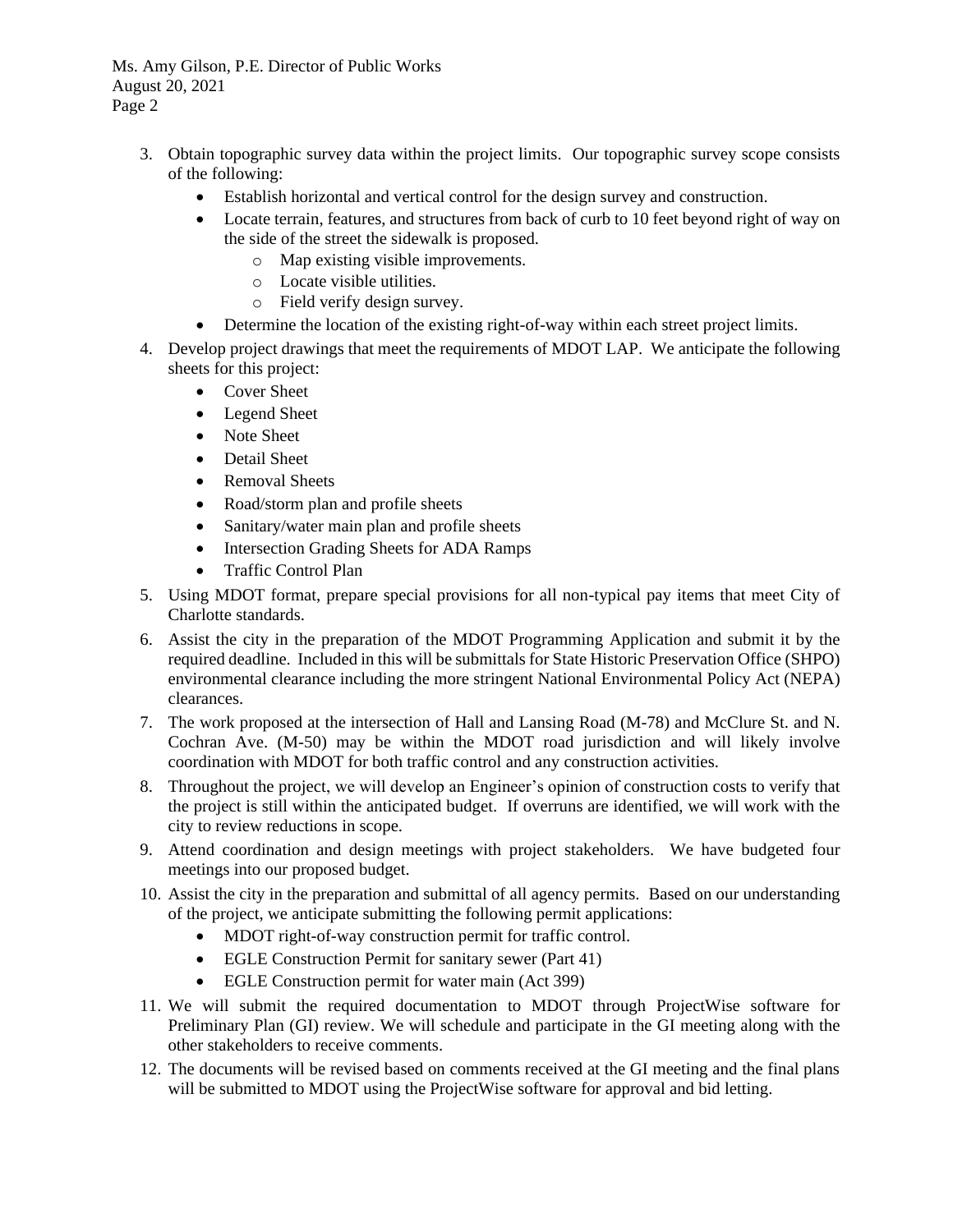13. If requested by MDOT, we will respond to comments during bidding that would require clarification and/or an addendum to the bid documents.

## *Construction Phase*

- 1. Obtain documents from MDOT once contract is awarded to set up the Field Book/Field Manager files.
- 2. Administer the pre-construction meeting with all stakeholders. The following is a list of stakeholders that we anticipate inviting to this meeting:
	- City of Charlotte
	- Contractor
	- MDOT TSC
	- Private Utilities (Consumers Gas and Electric, WOW, AT&T, ITC, acd)
- 3. Review material source lists for compliance with contract documents.
- 4. Perform construction staking. We anticipate that we will complete five trips to the site to perform staking for the Contractor.
- 5. Perform on-site construction observation based on fifteen 60-hour average work weeks.
- 6. Perform construction testing in accordance with MDOT LAP requirements including density, concrete, and asphalt tests.
- 7. Provide construction administration that conforms to MDOT LAP requirements including reviewing certified payrolls and completing wage rate interviews.
- 8. At the completion of the project, we will prepare record drawings (as-builts) for the work completed and provide PDF documents to the city for your files.
- 9. Attend final walkthrough with City, MDOT (and contractor if they wish to attend) to complete the MDOT Form 1120.

## **SCHEDULE**

The intent is to have construction begin in May 2023 and be completed by October 2023. As stated above, this project will be partially funded by MDOT and will need to adhere to the LAP Project Planning Guide for submittal dates. We have prepared the following project design schedule for your consideration that conforms to the dates in the grant application.

# **Task Date**

City Council Award Design Phase Project Kick-Off Meeting Submit NEPA Application Programming Application Submittal GI Package Submittal Approximate GI Meeting Final Plan Submittal Letting Date Construction Begins Construction Complete Project Closeout

September 2021 September 2021 January 2022 August 2022 September 2022 October 2022 November 2022 February 2023 May 2023 September 2023 November 2023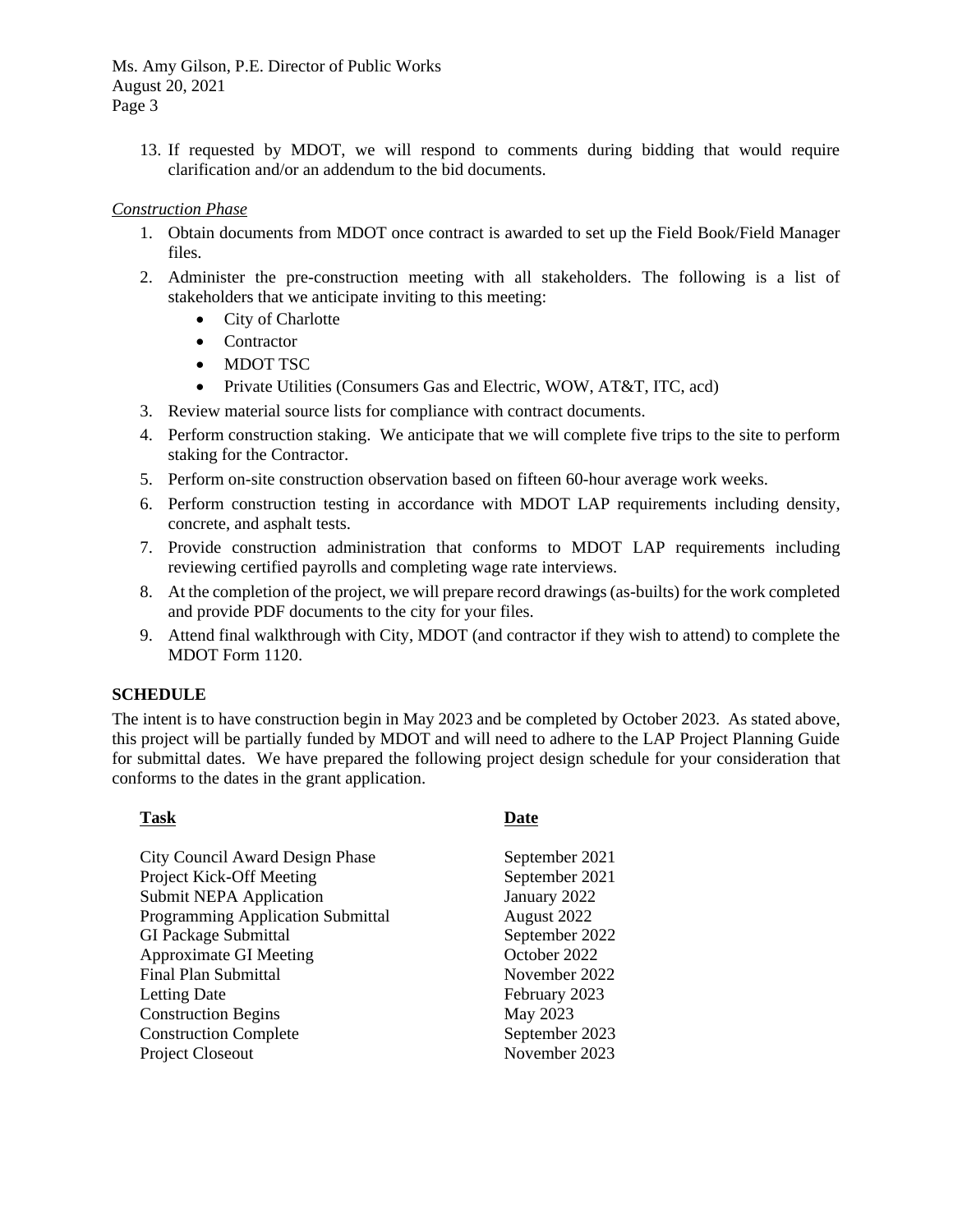Ms. Amy Gilson, P.E. Director of Public Works August 20, 2021 Page 4

This schedule is based on a February 2023 letting which we anticipate would give the city favorable Contractor unit pricing and allows for a MDOT contract award and start of construction by May 2023. We will continuously review this schedule with the city to keep all parties informed of progress.

## **COMPENSATION**

Compensation for our services will be based on our billable rates for the staff assigned to this project. We propose the following engineering services budgets for this project. Our construction phase budget is based on 15 weeks of effort at 60 hours per week plus office support. Once the actual Progress Schedule is submitted by the Contractor, we will review our budget with the city to determine if any adjustments are required.

| <b>Description</b>                        | <b>Budget</b> |
|-------------------------------------------|---------------|
| Design / Bidding Phase                    | \$117,500     |
| Geotechnical Borings                      | \$3,100       |
| Archeologist for SHPO Submittal           | \$1,800       |
| <b>Construction Phase (Budget Number)</b> | \$164,000     |
| <b>Total Engineering Services Budget</b>  | \$286,400     |

Note: The total budget noted above is approximately 14 percent of the \$2,000,000 projected construction cost opinion which falls within the industry cost curve for similar projects.

We appreciate the opportunity to provide continued engineering services to the City of Charlotte for your infrastructure improvement projects. Our standard terms and conditions are attached and considered part of this proposal. If you have any questions or concerns, please contact me at (810) 341-7500.

Sincerely, ROWE Professional Services Company

DN: C=US, E=jmarkstrom@rowepsc.com,<br>Jeffrey Markstrom, PE OU=", O=ROWE Professional Services<br>Date: 2021.08.23 06:35:27-04'00' Digitally signed by Jeffrey Markstrom, PE

Jeffrey B. Markstrom, P.E. Sean Beckman, PE Design Services Division Manager Project Manager

| Sean Beckman, PE |  | Digitally signed by Sean Beckman, PE<br>DN: C=US, E=sbeckman@rowepsc.com,<br>O=ROWE PSC, OU=DS, CN="Sean<br>Beckman, PE"<br>Date: 2021.08.20 12:58:00-04'00' |
|------------------|--|--------------------------------------------------------------------------------------------------------------------------------------------------------------|
|------------------|--|--------------------------------------------------------------------------------------------------------------------------------------------------------------|